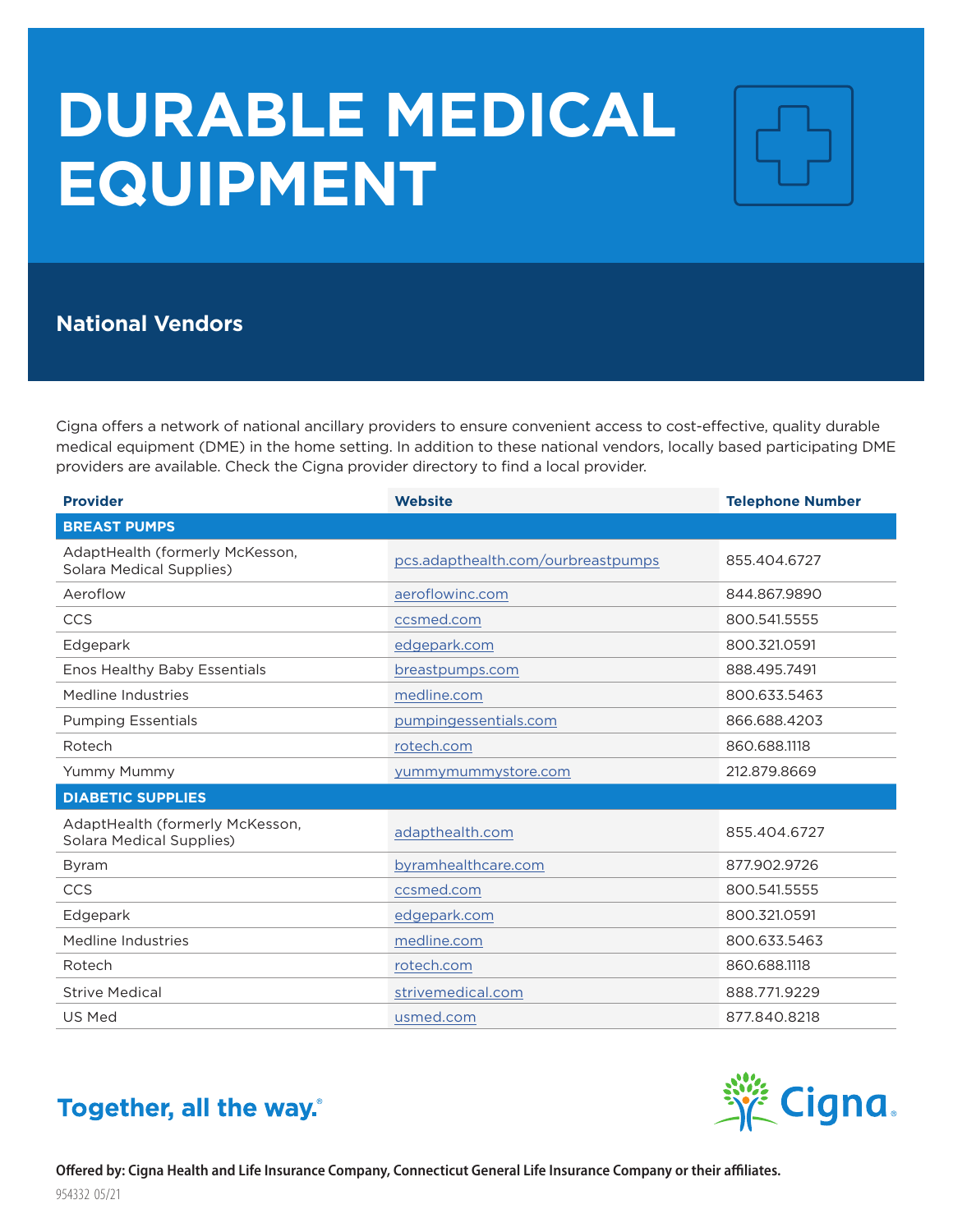| <b>Provider</b>                                                    | <b>Website</b>        | <b>Telephone Number</b> |
|--------------------------------------------------------------------|-----------------------|-------------------------|
| <b>ENTERAL NUTRITION</b>                                           |                       |                         |
| AdaptHealth (formerly McKesson,<br><b>Solara Medical Supplies)</b> | adapthealth.com       | 855.404.6727            |
| Coram                                                              | coramhc.com           | 877.936.6874            |
| Edgepark                                                           | edgepark.com          | 800.321.0591            |
| Lincare/AHP (American Home Patient)                                | lincare.com           | 800.284.2006            |
| Medline Industries                                                 | medline.com           | 800.633.5463            |
| OptionCare Health/Bioscrip                                         | optioncarehealth.com  | 844.624.4584            |
| Rotech                                                             | rotech.com            | 860.688.1118            |
| <b>Strive Medical</b>                                              | strivemedical.com     | 888.771.9229            |
| <b>US Med</b>                                                      | usmed.com             | 877,840,8218            |
| <b>HOSPITAL BEDS</b>                                               |                       |                         |
| Apria                                                              | apria.com             | 888.492.7742            |
| Rotech                                                             | rotech.com            | 860.688.1118            |
| <b>INFUSION PUMPS AND SUPPLIES</b>                                 |                       |                         |
| InfuSystem                                                         | infusystem.com        | 800.658.5582            |
| <b>INSULIN PUMPS</b>                                               |                       |                         |
| AdaptHealth (formerly McKesson,                                    |                       |                         |
| <b>Solara Medical Supplies)</b>                                    | adapthealth.com       | 855.404.6727            |
| CCS                                                                | ccsmed.com            | 800.541.5555            |
| Edgepark                                                           | edgepark.com          | 800.321.0591            |
| Lincare/AHP (American Home Patient)                                | lincare.com           | 800.284.2006            |
| Medtronic/Minimed                                                  | medtronicdiabetes.com | 800.646.4633            |
| Rotech                                                             | rotech.com            | 860.688.1118            |
| Tandem                                                             | tandemdiabetes.com    | 877.801.6901            |
| US Med                                                             | usmed.com             | 877.840.8218            |
| <b>NEBULIZERS</b>                                                  |                       |                         |
| Apria                                                              | apria.com             | 888.492.7742            |
| Edgepark                                                           | edgepark.com          | 800.321.0591            |
| Lincare/AHP (American Home Patient)                                | lincare.com           | 800.284.2006            |
| <b>OSTOMY SUPPLIES</b>                                             |                       |                         |
| 180 Medical                                                        | 180medical.com        | 877.688.2729            |
| AdaptHealth (formerly McKesson,<br><b>Solara Medical Supplies)</b> | adapthealth.com       | 855.404.6727            |
| Aeroflow                                                           | aeroflowinc.com       | 888.345.1780            |
| Byram                                                              | byramhealthcare.com   | 877.902.9726            |
| CCS                                                                | ccsmed.com            | 800.541.5555            |
| Edgepark                                                           | edgepark.com          | 800.321.0591            |
| Medline Industries                                                 | medline.com           | 800.633.5463            |
| <b>Strive Medical</b>                                              | strivemedical.com     | 888.771.9229            |
| US Med                                                             | usmed.com             | 877.840.8218            |
| <b>PAPS AND SUPPLIES</b>                                           |                       |                         |
| Aerocare                                                           | aerocaredirect.com    | 866.727.0202            |
| Aeroflow                                                           | aeroflowinc.com       | 888.345.1780            |
| Apria                                                              | apria.com             | 888.492.7742            |
| Edgepark                                                           | edgepark.com          | 800.321.0591            |
| Lincare/AHP (American Home Patient)                                | lincare.com           | 800.284.2006            |
| Rotech                                                             | rotech.com            | 860.688.1118            |
| US Med                                                             | usmed.com             | 877.840.8218            |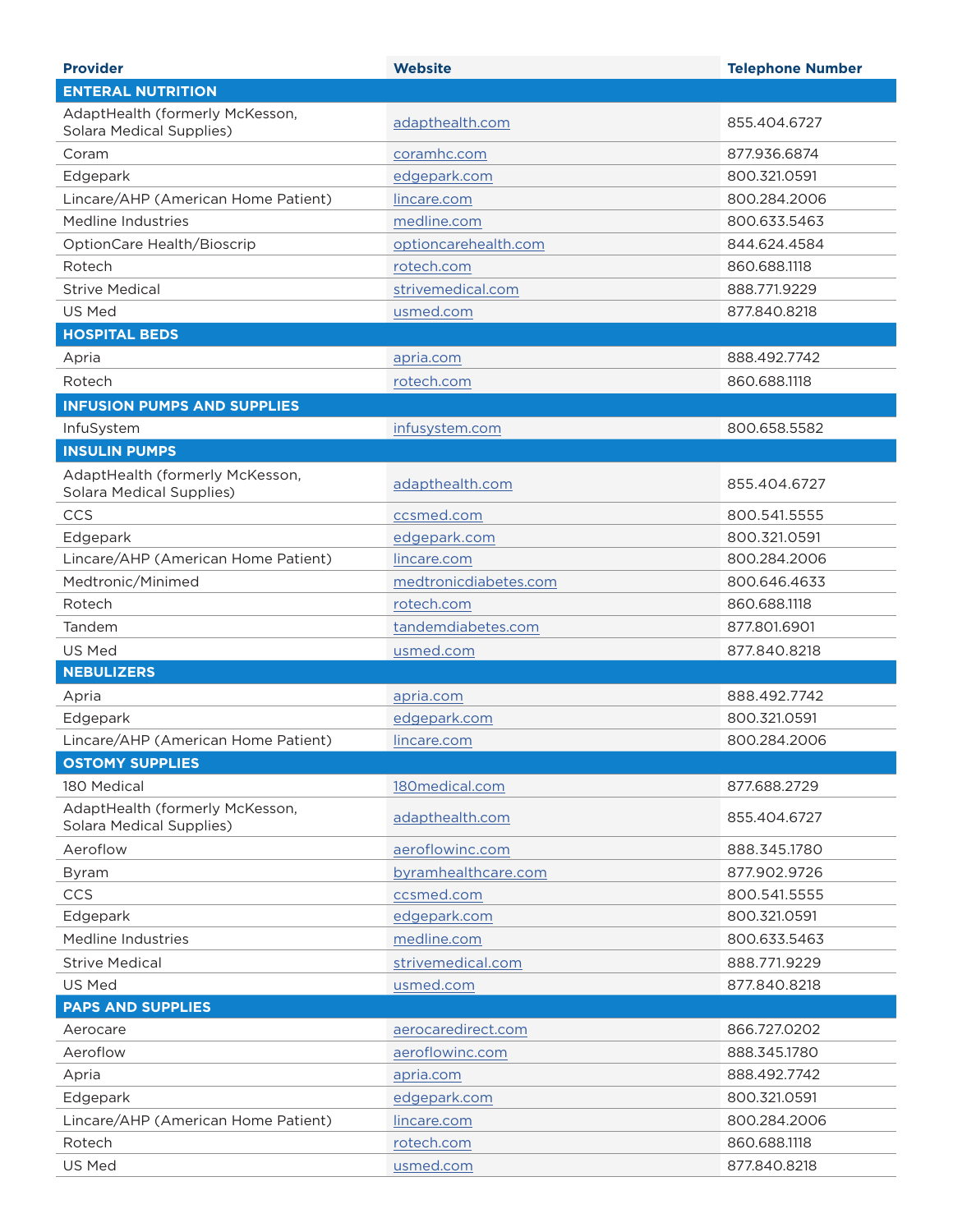| <b>Provider</b>                                                    | <b>Website</b>                                | <b>Telephone Number</b> |
|--------------------------------------------------------------------|-----------------------------------------------|-------------------------|
| <b>PAIN MANAGEMENT</b>                                             |                                               |                         |
| Pentec                                                             | pentechealth.com                              | 800.223.4376            |
| <b>RESPIRATORY</b>                                                 |                                               |                         |
| AdaptHealth (formerly McKesson,<br><b>Solara Medical Supplies)</b> | adapthealth.com                               | 855.404.6727            |
| Aerocare                                                           | aerocaredirect.com                            | 866.727.0202            |
| Aeroflow                                                           | aeroflowinc.com                               | 888.345.1780            |
| Apria                                                              | apria.com                                     | 888.492.7742            |
| Lincare/AHP (American Home Patient)                                | lincare.com                                   | 800.284.2006            |
| Rotech                                                             | rotech.com                                    | 860.688.1118            |
| <b>UROLOGIC SUPPLIES</b>                                           |                                               |                         |
| 180 Medical                                                        | 180medical.com                                | 877.688.2729            |
| AdaptHealth (formerly McKesson,<br><b>Solara Medical Supplies)</b> | adapthealth.com                               | 855.404.6727            |
| Aeroflow                                                           | aeroflowinc.com                               | 888.345.1780            |
| Byram                                                              | byramhealthcare.com                           | 877.902.9726            |
| CCS                                                                | ccsmed.com                                    | 800.541.5555            |
| Edgepark                                                           | edgepark.com                                  | 800.321.0591            |
| Medline Industries                                                 | medline.com                                   | 800.633.5463            |
| <b>Strive Medical</b>                                              | strivemedical.com                             | 888.771.9229            |
| US Med                                                             | usmed.com                                     | 877.840.8218            |
| <b>WHEELCHAIRS</b>                                                 |                                               |                         |
| Aerocare                                                           | aerocaredirect.com                            | 866.727.0202            |
| Aeroflow                                                           | aeroflowinc.com                               | 888.345.1780            |
| Apria                                                              | apria.com                                     | 888.492.7742            |
| Hoveround                                                          | hoveround.com                                 | 800.771.6565            |
| Lincare/AHP (American Home Patient)                                | lincare.com                                   | 800.284.2006            |
| Medline Industries                                                 | medline.com                                   | 800.633.5463            |
| Rotech                                                             | rotech.com                                    | 860.688.1118            |
| <b>Strive Medical</b>                                              | strivemedical.com                             | 888.771.9229            |
| US Med                                                             | usmed.com                                     | 877.840.8218            |
| <b>WHEELCHAIRS (CUSTOM)</b>                                        |                                               |                         |
| NS&M (National Seating & Mobility)                                 | nsm-seating.com                               | 833.289.1020            |
| Numotion                                                           | numotion.com                                  | 800.500.9150            |
| <b>WOUND CARE</b>                                                  |                                               |                         |
| 3M (formerly KCI)                                                  | 3m.com/3M/en_US/medical-us/solutions/<br>kci/ | 800.228.3957            |
| AdaptHealth (formerly McKesson,<br><b>Solara Medical Supplies)</b> | adapthealth.com                               | 855.404.6727            |
| Aeroflow                                                           | aeroflowinc.com                               | 888.345.1780            |
| Apria                                                              | apria.com                                     | 888.492.7742            |
| Rotech                                                             | rotech.com                                    | 860.688.1118            |